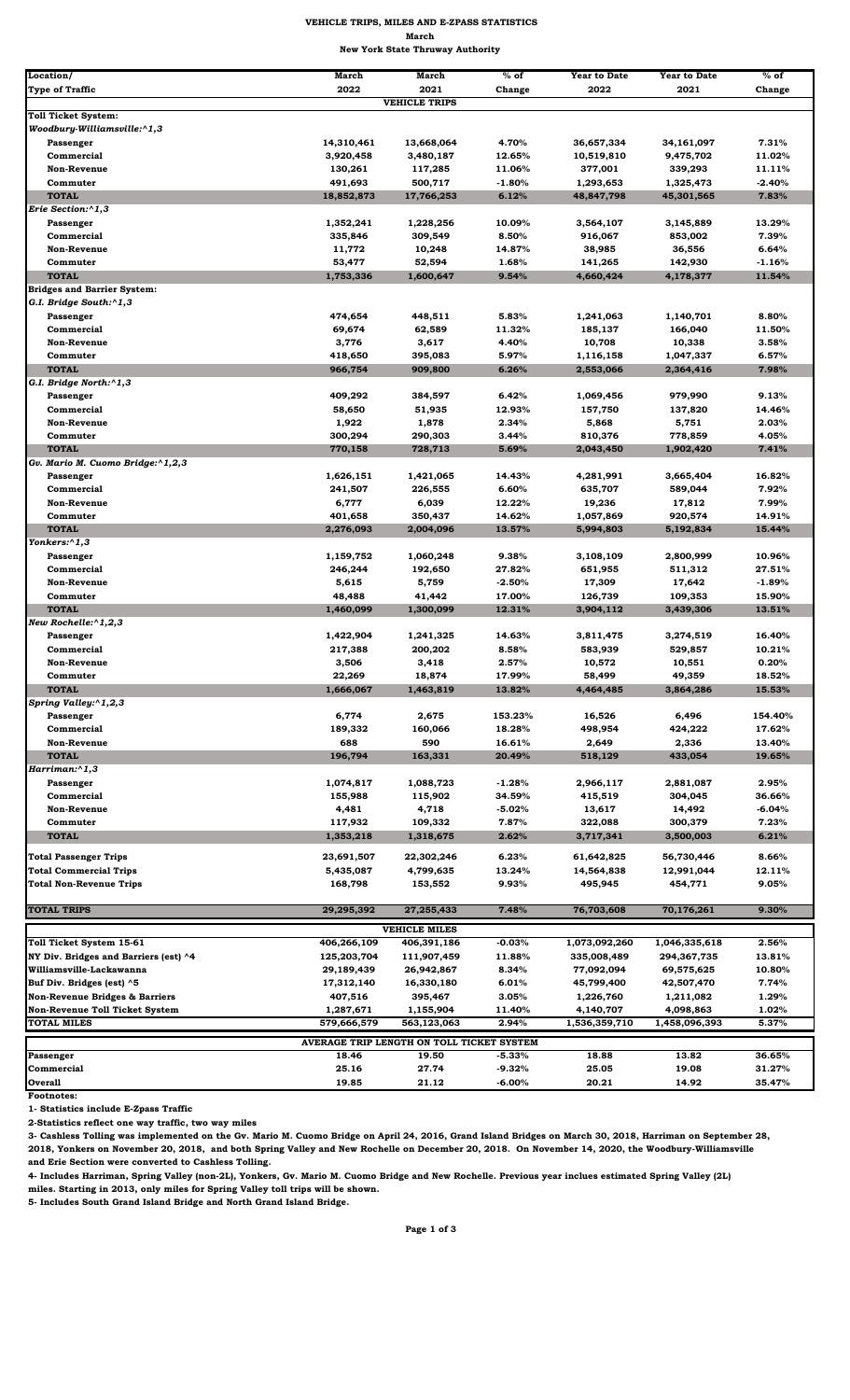| <b>Location (Date Implemented)</b>   | <b>March</b> | <b>March</b> | $%$ of   | <b>Year to Date</b> | <b>Year to Date</b> | $%$ of   |
|--------------------------------------|--------------|--------------|----------|---------------------|---------------------|----------|
| <b>Type of Traffic</b>               | 2022         | 2021         | Change   | 2022                | 2021                | Change   |
|                                      |              |              |          |                     |                     |          |
| <b>Toll Ticket System:</b>           |              |              |          |                     |                     |          |
| Woodbury-Williamsville:              |              |              |          |                     |                     |          |
| Passenger                            | 11,800,351   | 10,743,014   | 9.84%    | 30,029,286          | 27,770,911          | 8.13%    |
| Commercial                           | 3,794,705    | 3,682,482    | 3.05%    | 10,105,113          | 9,453,763           | 6.89%    |
| <b>Non-Revenue</b>                   | 130,261      | 117,285      | 11.06%   | 377,001             | 339,293             | 11.11%   |
| Commuter                             | 491,693      | 500,717      | $-1.80%$ | 1,293,653           | 1,325,473           | $-2.40%$ |
| <b>TOTAL</b>                         | 16,217,010   | 15,043,498   | 7.80%    | 41,805,053          | 38,889,440          | 7.50%    |
| % of E-ZPass to Total Trips          | 86.02%       | 84.67%       |          | 85.58%              | 85.85%              |          |
| <b>Erie Section:</b>                 |              |              |          |                     |                     |          |
| Passenger                            | 1,086,074    | 965,324      | 12.51%   | 2,886,914           | 2,552,769           | 13.09%   |
| Commercial                           | 293,743      | 283,278      | 3.69%    | 785,321             | 794,764             | -1.19%   |
| <b>Non-Revenue</b>                   | 11,772       | 10,248       | 14.87%   | 38,985              | 36,556              | 6.64%    |
| Commuter                             | 53,477       | 52,594       | 1.68%    | 141,265             | 142,930             | $-1.16%$ |
| <b>TOTAL</b>                         | 1,445,066    | 1,311,444    | 10.19%   | 3,852,485           | 3,527,019           | 9.23%    |
| % of E-ZPass to Total Trips          | 82.42%       | 81.93%       |          | 82.66%              | 84.41%              |          |
| <b>Bridges and Barrier System:</b>   |              |              |          |                     |                     |          |
| G.I. Bridge South(10/26/93):         |              |              |          |                     |                     |          |
| Passenger                            | 279,540      | 267,922      | 4.34%    | 741,054             | 683,009             | 8.50%    |
| Commercial                           | 60,153       | 55,281       | 8.81%    | 159,336             | 146,506             | 8.76%    |
| <b>Non-Revenue</b>                   | 3,776        | 3,617        | 4.40%    | 10,708              | 10,338              | 3.58%    |
| Commuter                             | 418,650      | 395,083      | 5.97%    | 1,116,158           | 1,047,337           | 6.57%    |
| <b>TOTAL</b>                         | 762,119      | 721,903      | 5.57%    | 2,027,256           | 1,887,190           | 7.42%    |
| % of E-ZPass to Total Trips          | 78.83%       | 79.35%       |          | 79.40%              | 79.82%              |          |
| G.I. Bridge North (10/26/93):        |              |              |          |                     |                     |          |
| Passenger                            | 234,586      | 222,912      | 5.24%    | 626,276             | 570,582             | 9.76%    |
| Commercial                           | 51,221       | 45,874       | 11.66%   | 137,515             | 121,751             | 12.95%   |
| <b>Non-Revenue</b>                   | 1,922        | 1,878        | 2.34%    | 5,868               | 5,751               | 2.03%    |
| Commuter                             | 300,294      | 290,303      | 3.44%    | 810,376             | 778,859             | 4.05%    |
| <b>TOTAL</b>                         | 588,023      | 560,967      | 4.82%    | 1,580,035           | 1,476,943           | 6.98%    |
| % of E-ZPass to Total Trips          | 76.35%       | 76.98%       |          | 77.32%              | 77.63%              |          |
| Gv. Mario M. Cuomo Bridge (8/30/93): |              |              |          |                     |                     |          |
| Passenger                            | 1,366,790    | 1,173,843    | 16.44%   | 3,599,681           | 3,023,151           | 19.07%   |
| Commercial                           | 209,335      | 198,075      | 5.68%    | 551,095             | 514,866             | 7.04%    |
| <b>Non-Revenue</b>                   | 6,777        | 6,039        | 12.22%   | 19,236              | 17,812              | 7.99%    |
| Commuter                             | 401,658      | 350,437      | 14.62%   | 1,057,869           | 920,574             | 14.91%   |
| <b>TOTAL</b>                         | 1,984,560    | 1,728,394    | 14.82%   | 5,227,881           | 4,476,403           | 16.79%   |
| % of E-ZPass to Total Trips          | 87.19%       | 86.24%       |          | 87.21%              | 86.20%              |          |
| Yonkers (2/14/94):                   |              |              |          |                     |                     |          |
| Passenger                            | 980,259      | 889,017      | 10.26%   | 2,635,517           | 2,350,065           | 12.15%   |
| Commercial                           | 205,666      | 160,692      | 27.99%   | 546,567             | 425,091             | 28.58%   |
| <b>Non-Revenue</b>                   | 5,615        | 5,759        | $-2.50%$ | 17,309              | 17,642              | $-1.89%$ |
| Commuter                             | 48,488       | 41,442       | 17.00%   | 126,739             | 109,353             | 15.90%   |
| <b>TOTAL</b>                         | 1,240,028    | 1,096,910    | 13.05%   | 3,326,132           | 2,902,151           | 14.61%   |
| % of E-ZPass to Total Trips          | 84.93%       | 84.37%       |          | 85.20%              | 84.38%              |          |
| New Rochelle (11/13/95):             |              |              |          |                     |                     |          |
| Passenger                            | 1,147,619    | 981,471      | 16.93%   | 3,057,032           | 2,586,124           | 18.21%   |
| Commercial                           | 180,663      | 165,329      | 9.27%    | 484,075             | 437,095             | 10.75%   |
| <b>Non-Revenue</b>                   | 3,506        | 3,418        | 2.57%    | 10,572              | 10,551              | 0.20%    |
| Commuter                             | 22,269       | 18,874       | 17.99%   | 58,499              | 49,359              | 18.52%   |
| <b>TOTAL</b>                         | 1,354,057    | 1,169,092    | 15.82%   | 3,610,178           | 3,083,129           | 17.09%   |
| % of E-ZPass to Total Trips          | 81.27%       | 79.87%       |          | 80.86%              | 79.79%              |          |
| Spring Valley (8/2/93):              |              |              |          |                     |                     |          |
| Passenger                            | 4,727        | 656          | 620.58%  | 11,333              | 1,604               | 606.55%  |
| Commercial                           | 162,113      | 137,067      | 18.27%   | 426,661             | 364,339             | 17.11%   |
| <b>Non-Revenue</b>                   | 688          | 590          | 16.61%   | 2,649               | 2,336               | 13.40%   |
| <b>TOTAL</b>                         | 167,528      | 138,313      | 21.12%   | 440,643             | 368,279             | 19.65%   |
| % of E-ZPass to Total Trips          | 85.13%       | 84.68%       |          | 85.05%              | 85.04%              |          |
| Harriman (6/6/94):                   |              |              |          |                     |                     |          |
| Passenger                            | 902,280      | 908,941      | $-0.73%$ | 2,498,199           | 2,415,036           | 3.44%    |
| Commercial                           | 133,270      | 104,827      | 27.13%   | 355,809             | 276,260             | 28.79%   |
| <b>Non-Revenue</b>                   | 4,481        | 4,718        | $-5.02%$ | 13,617              | 14,492              | $-6.04%$ |
| Commuter                             | 117,932      | 109,332      | 7.87%    | 322,088             | 300,379             | 7.23%    |
| <b>TOTAL</b>                         | 1,157,963    | 1,127,818    | 2.67%    | 3,189,713           | 3,006,167           | 6.11%    |
| % of E-ZPass to Total Trips          | 85.57%       | 85.53%       |          | 85.81%              | 85.89%              |          |
| <b>Total Passenger Trips</b>         | 17,802,226   | 16,153,100   | 10.21%   | 46,085,292          | 41,953,251          | 9.85%    |
| <b>Total Commercial Trips</b>        | 5,090,869    | 4,832,905    | 5.34%    | 13,551,492          | 12,534,435          | 8.11%    |
| <b>Total Non-Revenue Trips</b>       | 168,798      | 153,552      | 9.93%    | 495,945             | 454,771             | 9.05%    |
| <b>Total Commuter Trips</b>          | 1,854,461    | 1,758,782    | 5.44%    | 4,926,647           | 4,674,264           | 5.40%    |
| <b>TOTAL TRIPS</b>                   | 24,916,354   |              | 8.81%    |                     |                     | 9.13%    |
|                                      |              | 22,898,339   |          | 65,059,376          | 59,616,721          |          |
| % of E-Zpass Trips to Total Trips    | 85.05%       | 84.01%       |          | 84.82%              | 84.95%              |          |

**Page 2 of 3** 

## **E-ZPASS VEHICLE TRIPS March New York State Thruway Authority**